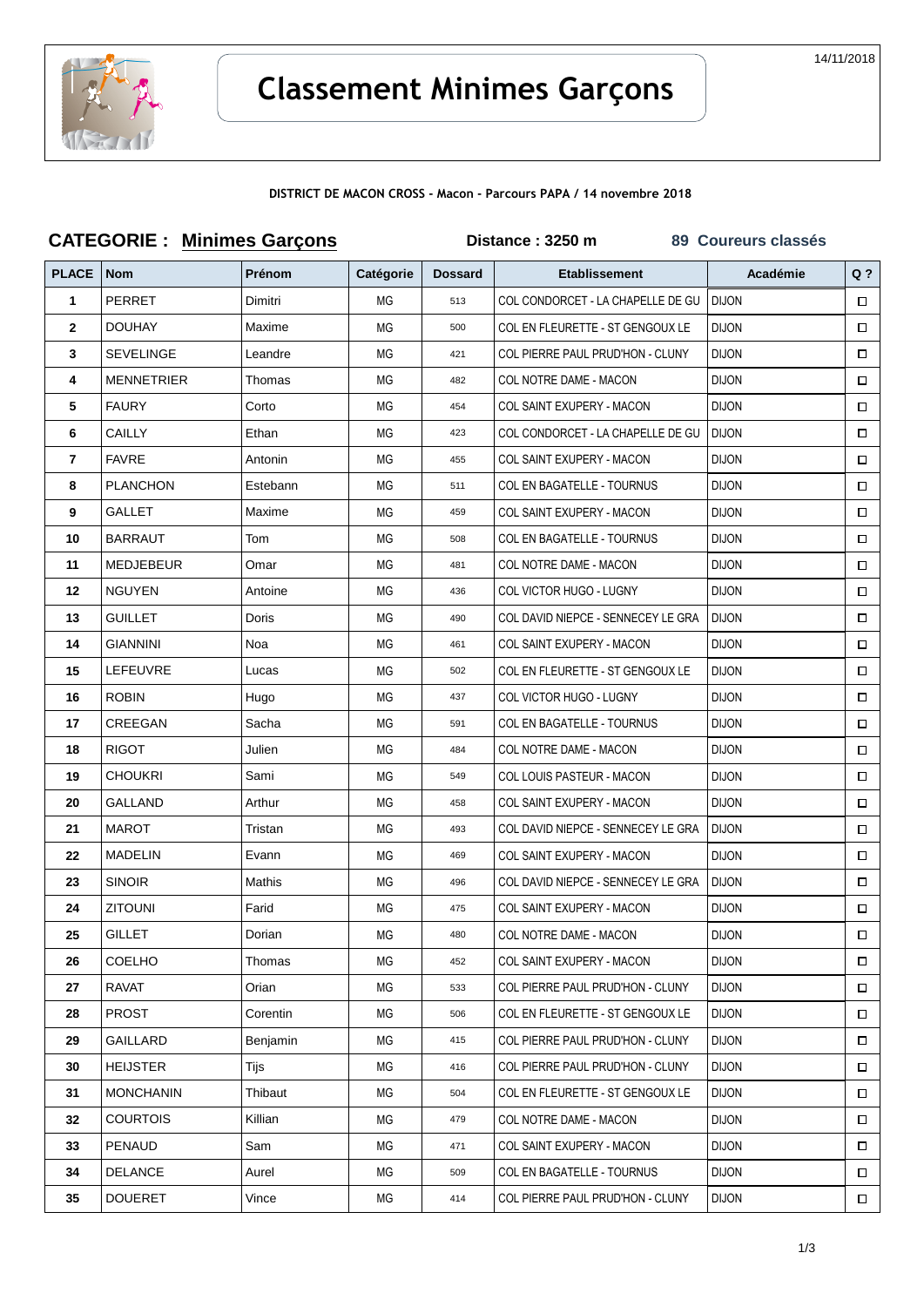| <b>PLACE</b> | <b>Nom</b>             | Prénom          | Catégorie | <b>Dossard</b> | <b>Etablissement</b>               | <b>Académie</b> | $Q$ ?  |
|--------------|------------------------|-----------------|-----------|----------------|------------------------------------|-----------------|--------|
| 36           | <b>BESSON</b>          | Gabriel         | ΜG        | 477            | COL NOTRE DAME - MACON             | <b>DIJON</b>    | $\Box$ |
| 37           | <b>HEISJTER</b>        | Axel            | ΜG        | 417            | COL PIERRE PAUL PRUD'HON - CLUNY   | <b>DIJON</b>    | $\Box$ |
| 38           | <b>LIODENOT</b>        | Mathis          | ΜG        | 418            | COL PIERRE PAUL PRUD'HON - CLUNY   | <b>DIJON</b>    | $\Box$ |
| 39           | <b>BERGER</b>          | <b>Baptiste</b> | ΜG        | 449            | COL SAINT EXUPERY - MACON          | <b>DIJON</b>    | $\Box$ |
| 40           | SANJUAN                | Corentin        | MG        | 485            | COL NOTRE DAME - MACON             | <b>DIJON</b>    | $\Box$ |
| 41           | <b>COLIN</b>           | Marceau         | <b>MG</b> | 478            | COL NOTRE DAME - MACON             | <b>DIJON</b>    | $\Box$ |
| 42           | PIEUCHOT               | Victorien       | ΜG        | 510            | COL EN BAGATELLE - TOURNUS         | <b>DIJON</b>    | $\Box$ |
| 43           | <b>PIOT</b>            | Manuel          | ΜG        | 411            | EEA CLAUDE BROSSE - CHARNAY LES M  | <b>DIJON</b>    | $\Box$ |
| 44           | <b>GUICHARD</b>        | Amaury          | <b>MG</b> | 464            | COL SAINT EXUPERY - MACON          | <b>DIJON</b>    | $\Box$ |
| 45           | GRANDJEAN              | <b>Baptiste</b> | ΜG        | 462            | COL SAINT EXUPERY - MACON          | <b>DIJON</b>    | $\Box$ |
| 46           | RABAUD DESFRETI        | Marien          | <b>MG</b> | 419            | COL PIERRE PAUL PRUD'HON - CLUNY   | <b>DIJON</b>    | $\Box$ |
| 47           | <b>LOUVETON</b>        | Jules           | <b>MG</b> | 426            | COL CONDORCET - LA CHAPELLE DE GU  | <b>DIJON</b>    | $\Box$ |
| 48           | CORSIN                 | <b>Bastien</b>  | ΜG        | 499            | COL EN FLEURETTE - ST GENGOUX LE   | <b>DIJON</b>    | $\Box$ |
| 49           | CHOTARD                | Emilien         | ΜG        | 451            | <b>COL SAINT EXUPERY - MACON</b>   | <b>DIJON</b>    | $\Box$ |
| 50           | <b>TOUZOT</b>          | Mehdi           | ΜG        | 474            | COL SAINT EXUPERY - MACON          | <b>DIJON</b>    | $\Box$ |
| 51           | <b>AGUILAR</b>         | Theo            | ΜG        | 514            | COL PIERRE PAUL PRUD'HON - CLUNY   | <b>DIJON</b>    | $\Box$ |
| 52           | <b>DENUELLE</b>        | Simon           | <b>MG</b> | 453            | COL SAINT EXUPERY - MACON          | <b>DIJON</b>    | $\Box$ |
| 53           | <b>BAJARD</b>          | Jules           | <b>MG</b> | 447            | COL SAINT EXUPERY - MACON          | <b>DIJON</b>    | □      |
| 54           | <b>MONIN</b>           | Axel            | ΜG        | 483            | COL NOTRE DAME - MACON             | <b>DIJON</b>    | $\Box$ |
| 55           | THIBAULT               | <b>Bastien</b>  | ΜG        | 507            | COL EN FLEURETTE - ST GENGOUX LE   | <b>DIJON</b>    | $\Box$ |
| 56           | <b>CHAPUIS</b>         | Pierre          | ΜG        | 486            | COL DAVID NIEPCE - SENNECEY LE GRA | <b>DIJON</b>    | □      |
| 57           | <b>FRIQUE DEFRANOU</b> | Alban           | ΜG        | 442            | <b>COL BREART - MACON</b>          | <b>DIJON</b>    | $\Box$ |
| 58           | <b>NDAGIJIMANA</b>     | Chris           | <b>MG</b> | 505            | COL EN FLEURETTE - ST GENGOUX LE   | <b>DIJON</b>    | $\Box$ |
| 59           | <b>MEUNIER</b>         | Rudy            | <b>MG</b> | 503            | COL EN FLEURETTE - ST GENGOUX LE   | <b>DIJON</b>    | $\Box$ |
| 60           | <b>GIROIX</b>          | Mathys          | <b>MG</b> | 422            | COL LES DIMES - CUISERY            | <b>DIJON</b>    | $\Box$ |
| 61           | LABOUREAU              | Gabriel         | МG        | 525            | COL PIERRE PAUL PRUD'HON - CLUNY   | <b>DIJON</b>    | $\Box$ |
| 62           | <b>ROBIN</b>           | Nicolas         | МG        | 420            | COL PIERRE PAUL PRUD'HON - CLUNY   | <b>DIJON</b>    | $\Box$ |
| 63           | AMIN-VENET             | Adrien          | МG        | 445            | <b>COL LOUIS PASTEUR - MACON</b>   | <b>DIJON</b>    | $\Box$ |
| 64           | <b>GOUA</b>            | Ayman           | МG        | 558            | COL LOUIS PASTEUR - MACON          | <b>DIJON</b>    | $\Box$ |
| 65           | <b>HUMBERT</b>         | Barnabé         | МG        | 491            | COL DAVID NIEPCE - SENNECEY LE GRA | <b>DIJON</b>    | $\Box$ |
| 66           | <b>HULEUX</b>          | Timoty          | МG        | 465            | COL SAINT EXUPERY - MACON          | <b>DIJON</b>    | $\Box$ |
| 67           | LOREAU                 | Janek           | МG        | 468            | <b>COL SAINT EXUPERY - MACON</b>   | <b>DIJON</b>    | $\Box$ |
| 68           | GALIMI                 | Lorenzo         | МG        | 522            | COL PIERRE PAUL PRUD'HON - CLUNY   | <b>DIJON</b>    |        |
| 69           | <b>BACON</b>           | <b>Baptiste</b> | МG        | 446            | COL SAINT EXUPERY - MACON          | <b>DIJON</b>    | $\Box$ |
| 70           | <b>ROSENFELD</b>       | Emeric          | МG        | 412            | EEA CLAUDE BROSSE - CHARNAY LES M  | <b>DIJON</b>    | $\Box$ |
| 71           | <b>AUTRAND</b>         | <b>Nils</b>     | МG        | 476            | COL ROBERT SCHUMAN - MACON         | <b>DIJON</b>    | $\Box$ |
| 72           | VERGNIER               | Yann            | МG        | 431            | COL CONDORCET - LA CHAPELLE DE GU  | <b>DIJON</b>    | $\Box$ |
| 73           | COSTAZ                 | Simon           | МG        | 433            | COL VICTOR HUGO - LUGNY            | <b>DIJON</b>    | $\Box$ |
| 74           | LEMAITRE               | Erwan           | МG        | 410            | EEA CLAUDE BROSSE - CHARNAY LES M  | <b>DIJON</b>    | $\Box$ |
| 75           | <b>ATTWOOD</b>         | Hayden          | MG        | 497            | COL EN FLEURETTE - ST GENGOUX LE   | <b>DIJON</b>    | $\Box$ |

## **CATEGORIE : Minimes Garçons Distance : 3250 m 89 Coureurs classés**